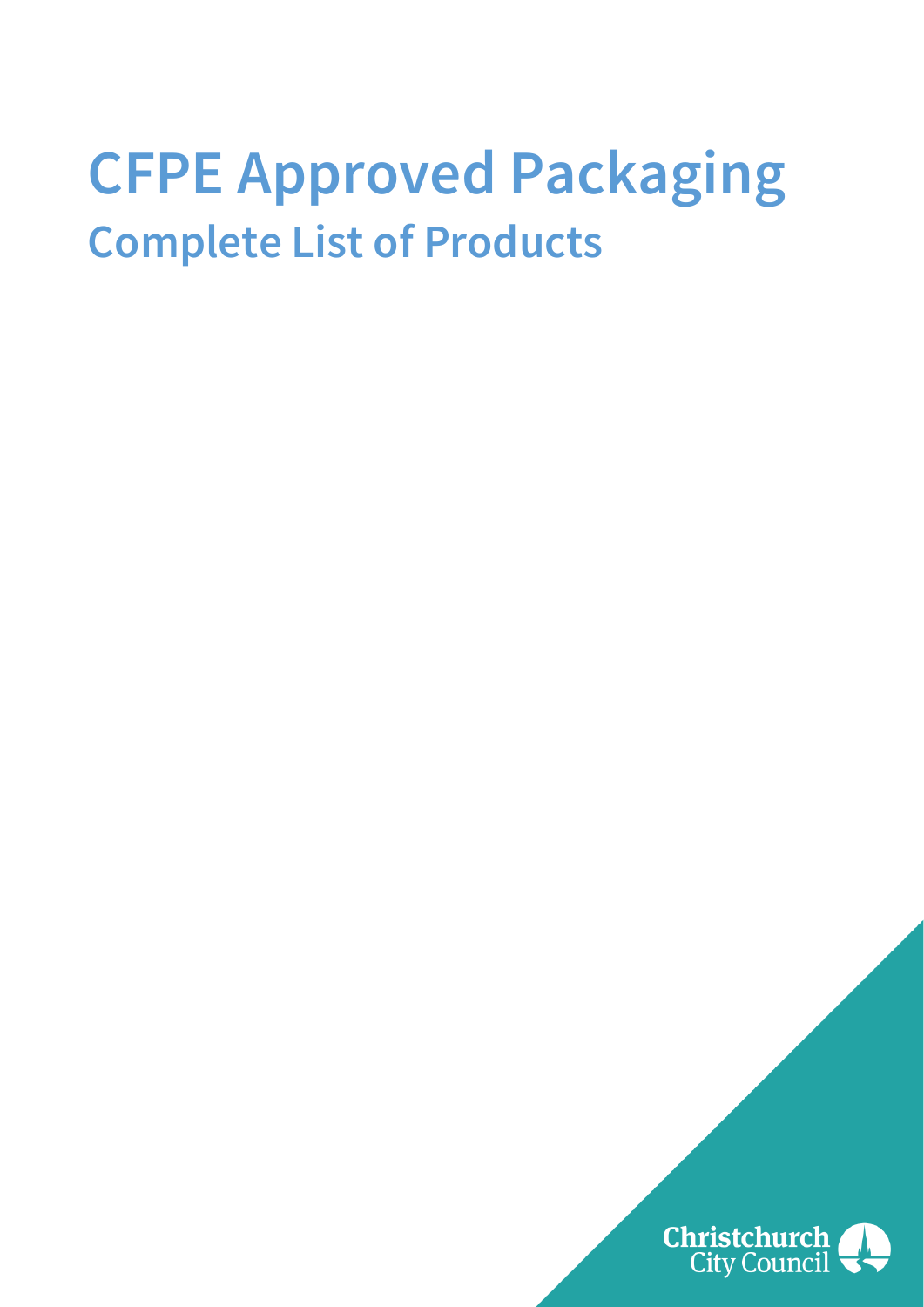Council's Events & Arts Team have been targeting the reduction and diversion of waste produced from events in the city and the events taking part in the Council-led project are averaging 76% of waste diverted from landfill.

The project started with running trials on selected events, and involved food vendors at these events to use only Council–approved compostable food packaging. The vision for the initiative to be adopted by all events in Christchurch and for Christchurch to become a leading destination for sustainable events is on its way to becoming a reality.

The first CFPE trial took place across three large public events in February 2017. The three events included two Council-produced public events and one partnership trial event. Before this initiative, all waste from events was most likely sent to landfill. There was no composting stream available citywide for events and even if there were yellow bins at an event all recycling was too contaminated to be accepted, unless hand sorted.

This first trial involved training over 100 food vendors to use only compostable packaging from one approved supplier. Food vendors at these events were audited onsite and all waste was hand-sorted to ensure minimal contamination to compost and also a clean recycling stream. The three events had an estimated 190,000 attendees between them and diverted 12 tonnes of waste – which amounted to a total of 61% of all the waste generated from the three trial events.

After a successful CFPE Trial 1.0 the Council then extended the range of compostable food packaging to four suppliers, increasing the range of packaging for the food vendors. Vendors could order directly from these four packaging suppliers or through a distributor in the city who stocked the CFPE approved range. We also went from three events to 43 internally and externally produced events over April 2017–May 2019. Over the following two years the EPT worked hard to assist and advise external events how to participate in the CFPE protocol. All of the organic compostable food packaging products at these events were hand sorted and sent to a composting facility. Thus far 84 events have taken part, 149 tonnes of waste has been diverted and events are averaging at 76% of total waste being diverted.

Through the implementation of the CFPE initiative, Christchurch City Council has the potential to become a leader in sustainable event and urban policy. It gives us an opportunity to show that a Council ledinitiative like this can result in the strengthening of relationships between communities and local vendors. This approach of involving all aspects of councils, external event organisers, waste management suppliers and packaging companies is the first of its kind - a significant accomplishment for our city. Other facilities, communities and venues are looking at what we're doing and how we're doing it. Following the development of the CFPE initiative it is hoped that other Councils from around the country and the world will follow suit and join us in delivering more sustainable events.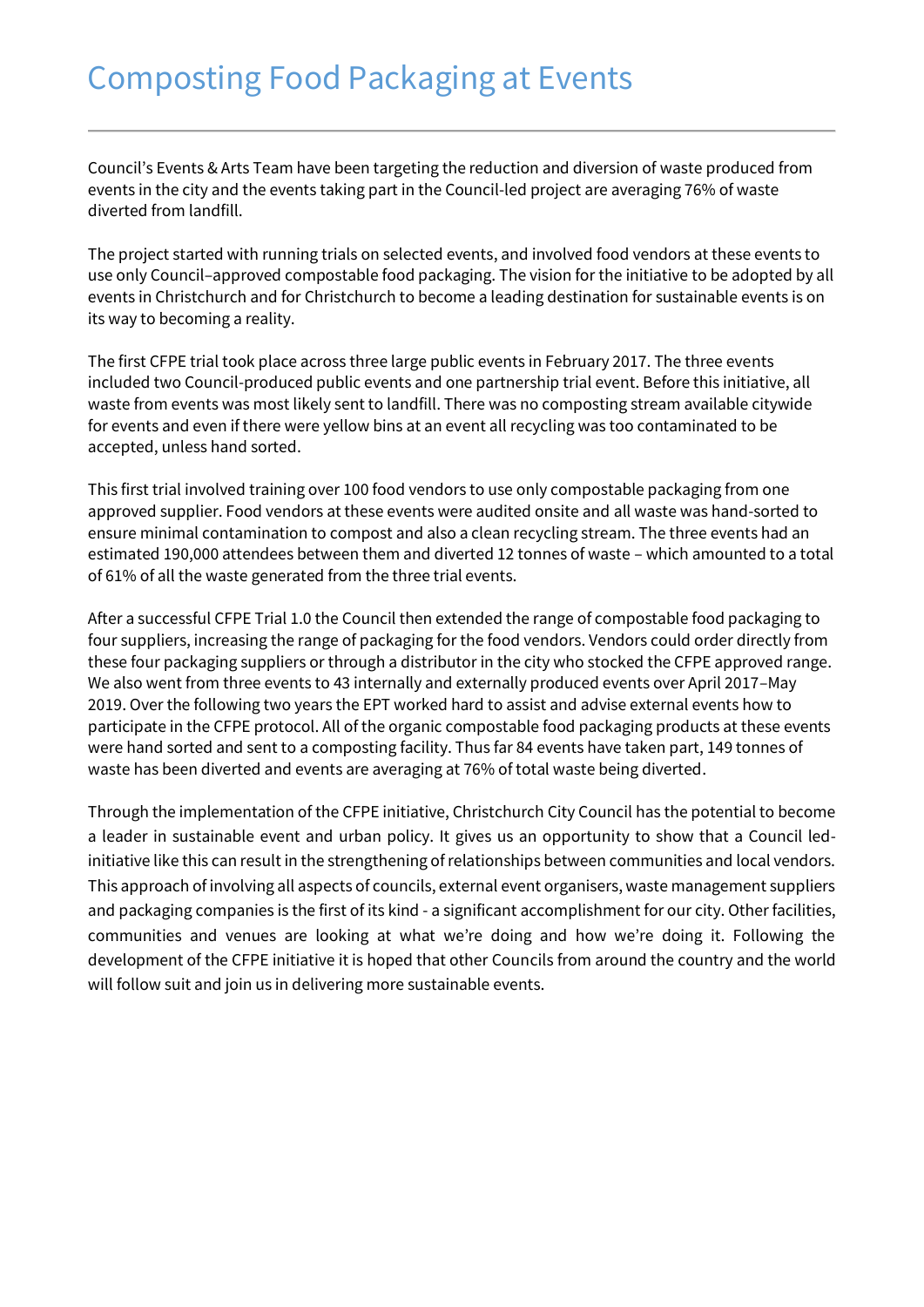### Composting Food Packaging at Events **Guidelines for Food Vendors**

As a condition to your approval as a Food Vendor for the Event you have agreed to participate in the Composting Food Packaging at Events which is being run by the Christchurch City Council.

Guidelines for you to follow are outlined below:

- For this Event you must only purchase and use approved compostable food packaging available from approved suppliers for CFPE.
- Please note you may be required to cease trading at the request of Event staff if you fail to use approved compostable food packaging products. A complete list of approved food packaging products is included in this manual.
- You can buy these products from many selected distributers in the city but please ensure they are the correct approved products by checking the reference codes shown in this manual.
- You can use any serviettes.
- You can use any wooden/bamboo cutlery and chopsticks (no plastic wrapping and no bioplastic cutlery is permitted).
- You can use any paper bags (non-waxed / non-water resistant).
- You can use any plant based coffee cups and lids but you will be encouraged to use the approved compostable cup range and in the long-term this may become a requirement
- You can only use cardboard or paper straws (no PLA / plastic).
- Other PLA products are limited on a case-by-case basis. Please discuss with us before purchasing.
- Plastic wrapped items will not be permitted.
- Please ensure you bring product boxes and your receipt with you onsite for auditing.

If you have any queries please contact us by emailing [eventvendors@ccc.govt.nz.](mailto:eventvendors@ccc.govt.nz) We are more than happy to talk you through the process and help you find the approved products that are right for you.

We're excited to have you involved with the initiative!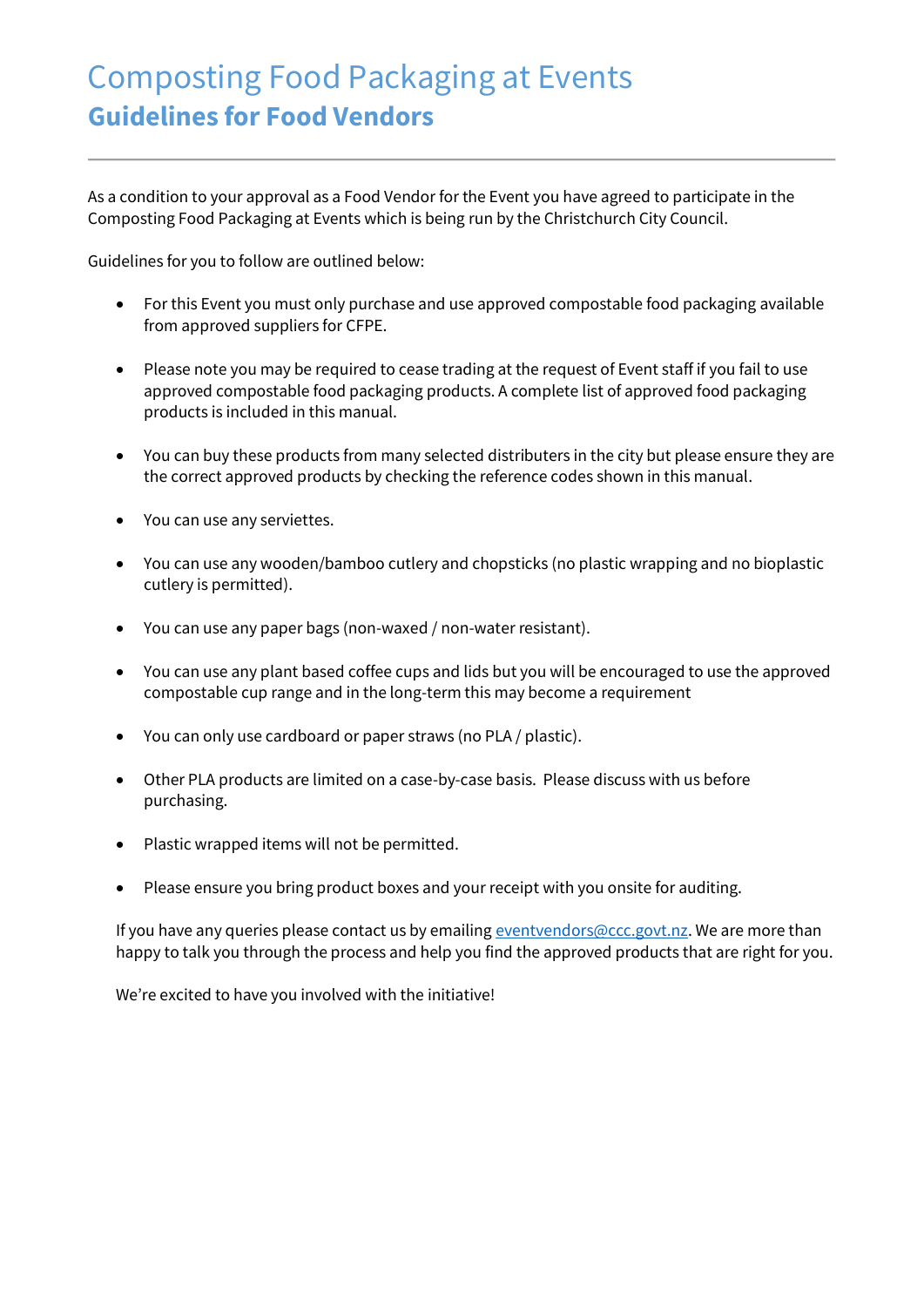### Composting Food Packaging at Events **What is PLA?**

Most disposable food packaging in the market which is labelled as "compostable" often has a thin lining, which acts as a waterproof coating and is made of a material known as "bioplastic". One particular bioplastic commonly used and made from corn starch is called PLA (poly-lactide acid). Although PLA bioplastics are certified as commercially compostable to multiple international standards, there are still issues with composting them in facilities which produce certified organic compost in New Zealand. PLA bioplastics currently lack the ability to attain the local certification that is required by the commercial composting facility in Christchurch.

Occasionally when there is no CFPE approved option suitable for the food/drink, we recommend PLA-lined products because they come from more sustainable sources than typical plastic products and provide a significantly lower carbon footprint than the manufacturing process of typical plastic.

Key points to note about PLA:

- Contaminates normal recycling
- Requires a special environment to compost
- Not accepted in organic compost facilities in Christchurch
- Must be disposed of in general waste bins

PLA products can be purchased from any supplier (not just the four approved food packaging suppliers). Please ensure the product has the PLA symbol or specifically says it is made from plant-based materials.

You must have approval from the CFPE representative to use PLA products, as there may be a non-PLA option that we can compost instead.

It is always great to encourage and reward your customers that bring their own reusable cups!

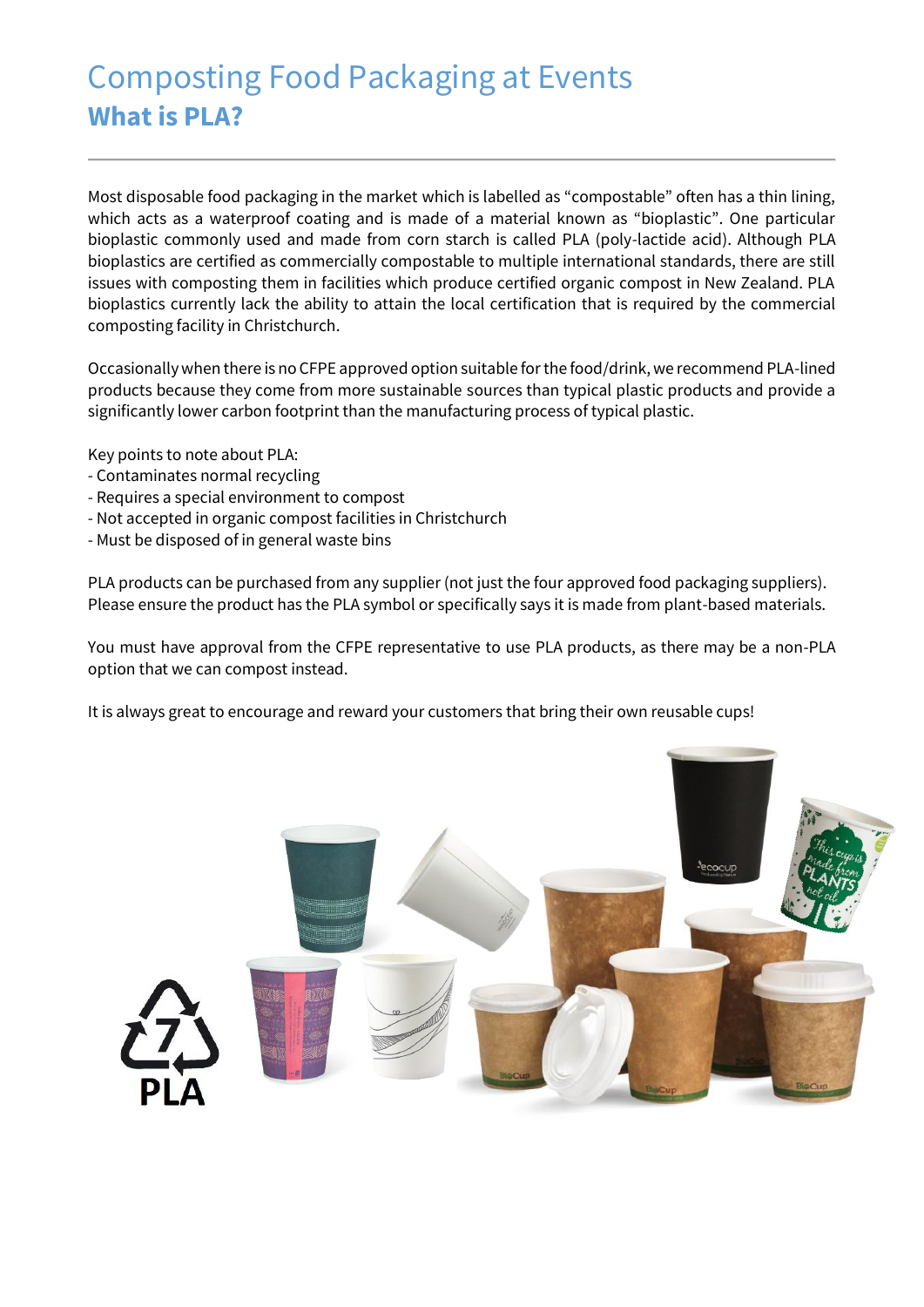### Composting Food Packaging at Events **Terms and Conditions**

As a condition to your approval as a Food Vendor for the Event, you have agreed to participate in the Composting Food Packaging at Events which is being run by the Christchurch City Council ("**CFPE**").

The Terms & Conditions are outlined below.

#### Please

- (a) Read this document carefully, taking note of the complete list of approved food packaging products.
- (b) Retain a copy for your own reference.

#### **1. Vendor Meeting:**

1.1. You must attend the Food Vendor Meeting, training via phone call (if you haven't already attended training) or make other arrangements with Rachel Dunford[, Rachel.dunford@ccc.govt.nz](mailto:Rachel.dunford@ccc.govt.nz)

#### **2. Approved Products and Suppliers:**

2.1. For this Event you must only purchase and use approved compostable food packaging available from approved suppliers for CFPE (a complete list of suppliers and products is included in this manual).

#### **3. Audits:**

3.1. You must cooperate with Event staff carrying out any on-site compostable food packaging audits ("**Audit**").

#### **4. Failure to Comply with CFPE Requirements.**

4.1. You may be required to cease trading at the request of Event staff if you fail to meet any of the CFPE requirements.

These Terms & Conditions can be found online:

<https://eptccc.wufoo.com/forms/qqws8it0nblchv/>

You are required to follow the link to complete the online Terms & Conditions if you have not already done so.

Thank you for your cooperation and support in diverting more event waste away from landfill.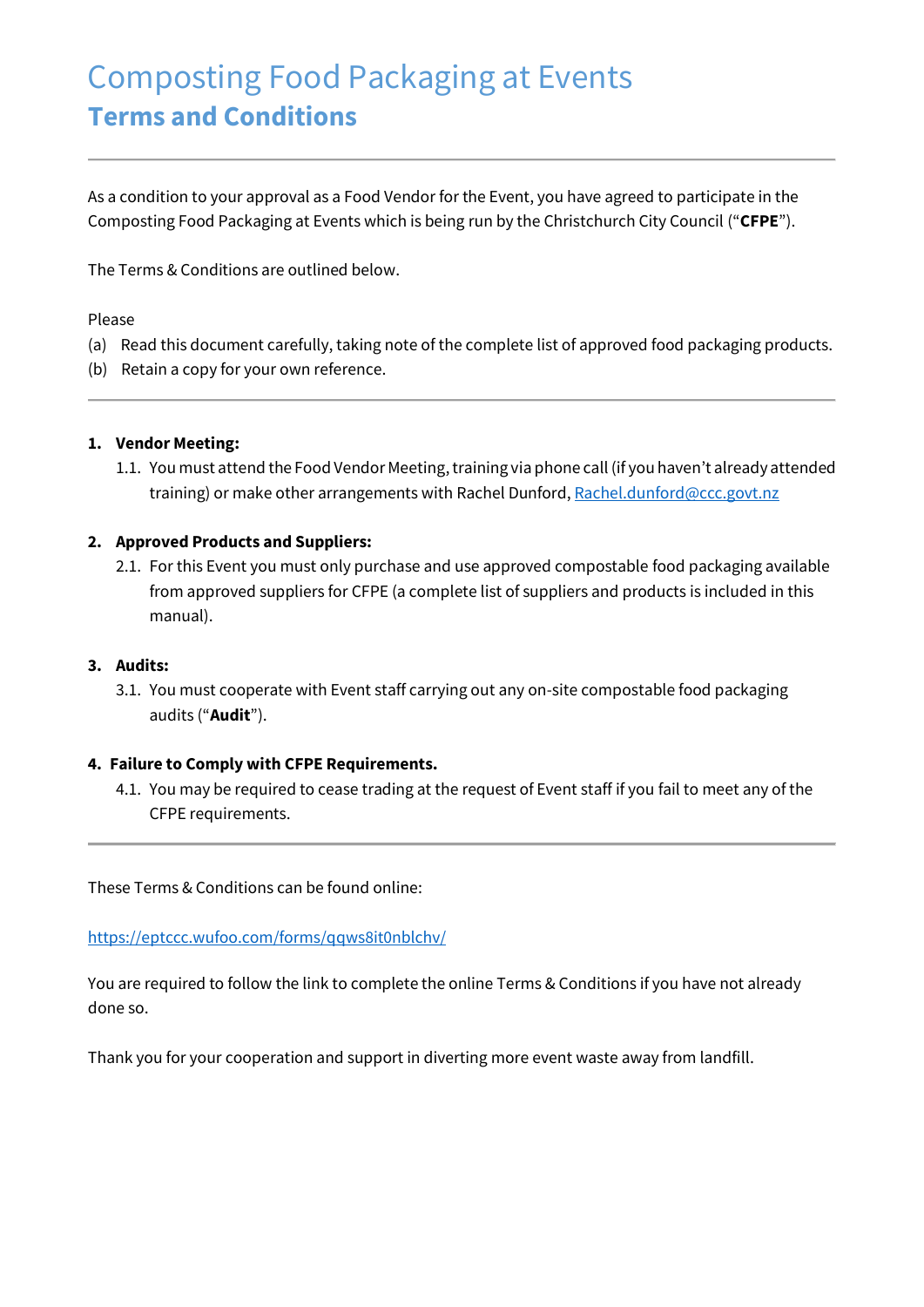### CFPE Approved Food Product Complete List **Ecoware**

| Kraft Tray                      | Small | $(17x14x5 \text{ cm})$ | EBB-T1          |
|---------------------------------|-------|------------------------|-----------------|
|                                 |       | Medium (21x18x5 cm)    | EBB-T3          |
|                                 | Large | (26x20x5 cm)           | EBB-T4          |
| <b>Kraft Snack Box</b>          |       | Regular (22x12x8 cm)   | EBB-SB-R        |
|                                 | Large | $(25x14x8$ cm $)$      | EBB-SB-L        |
| Kraft Burger Box                |       | $(15x13x8$ cm $)$      | EBB-BB          |
| Kraft Chip Cup                  |       | $(11x8x8$ cm $)$       | EBB-CC          |
| Kraft Long Box/Tray - Dividable |       | $(25x10x8$ cm $)$      | EBB-HBD-D       |
| Bamboo Food Box with lid        |       | (850 ml)               | LB-850          |
|                                 |       | (1100 ml)<br>Lid       | LB-700<br>LBL-B |
|                                 |       |                        |                 |
| Bamboo Food Box                 |       | (700ml)                | LB-700          |
| Bamboo Food Box - Partitioned   |       | (850 ml)               | LB-850-2P       |
|                                 |       | $(1100 \text{ ml})$    | LB-1100-2P      |
| <b>Bamboo Plates</b>            |       | $(7$ inch)             | $BP-7$          |
|                                 |       | $(9$ inch)             | BP-9            |
| <b>Bamboo Bowls</b>             |       | (500 ml)               | <b>BB-500-B</b> |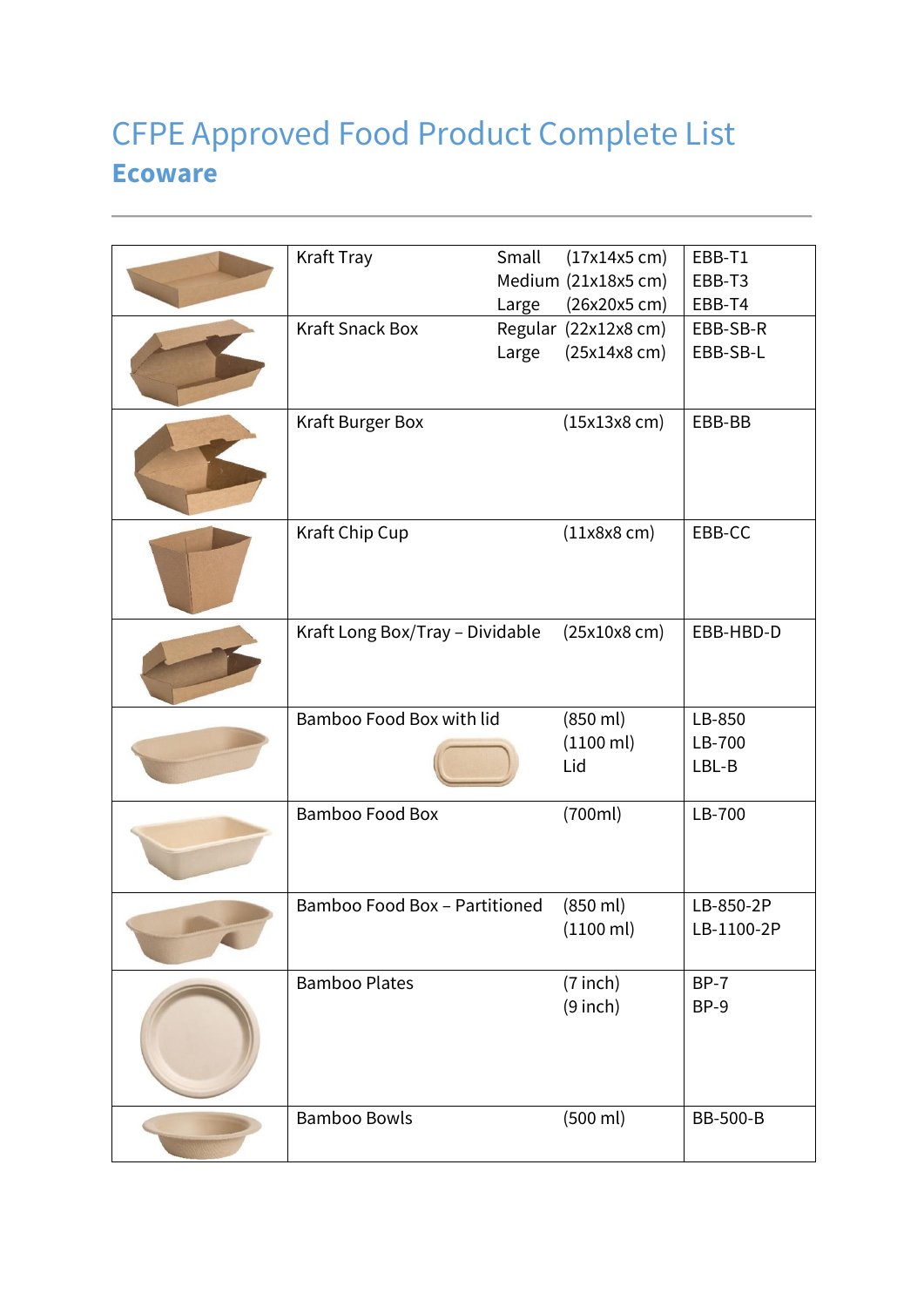### CFPE Approved Food Product Complete List **Innocent Packaging**

| Wheatstraw flat container | Small            | WHFC-SM         |
|---------------------------|------------------|-----------------|
|                           | Medium           | <b>WHFC-MED</b> |
|                           | Large            | <b>WHFC-LRG</b> |
|                           | Lid              | WS-LID          |
| Bagasse burger clam       | <b>Burger</b>    | <b>BGBCL</b>    |
|                           |                  |                 |
| Bagasse clams             | Small            | <b>BGCLSM</b>   |
|                           | Med              | <b>BGCLMED</b>  |
|                           | Large square     | <b>BGLSQ</b>    |
| Bagasse compartment       | 850ml            | BG2COMP         |
|                           |                  |                 |
| Bagasse dish with lid     | Small            | SKU-BDS         |
|                           | Medium           | SKU-BDM         |
|                           | Large            | SKU-BDL         |
|                           | Lid              | SKU-BDLID       |
| Bagasse plate             | 7 inch           | SKU-BGPLSM      |
|                           | 9 inch           | SKU-BGPLLRG     |
|                           |                  |                 |
|                           |                  |                 |
| <b>Bagasse bowl</b>       | 350ml            | SKU-BGBWL       |
|                           |                  |                 |
|                           |                  |                 |
| Bagasse tub               | 50 <sub>ml</sub> | SKU-BT-TINY     |
|                           | 142ml            | SKU-BT-SM       |
|                           | Lid-50ml         | SKU-BT-TLID     |
|                           | Lid-142ml        | SKU-LID/BT-SM   |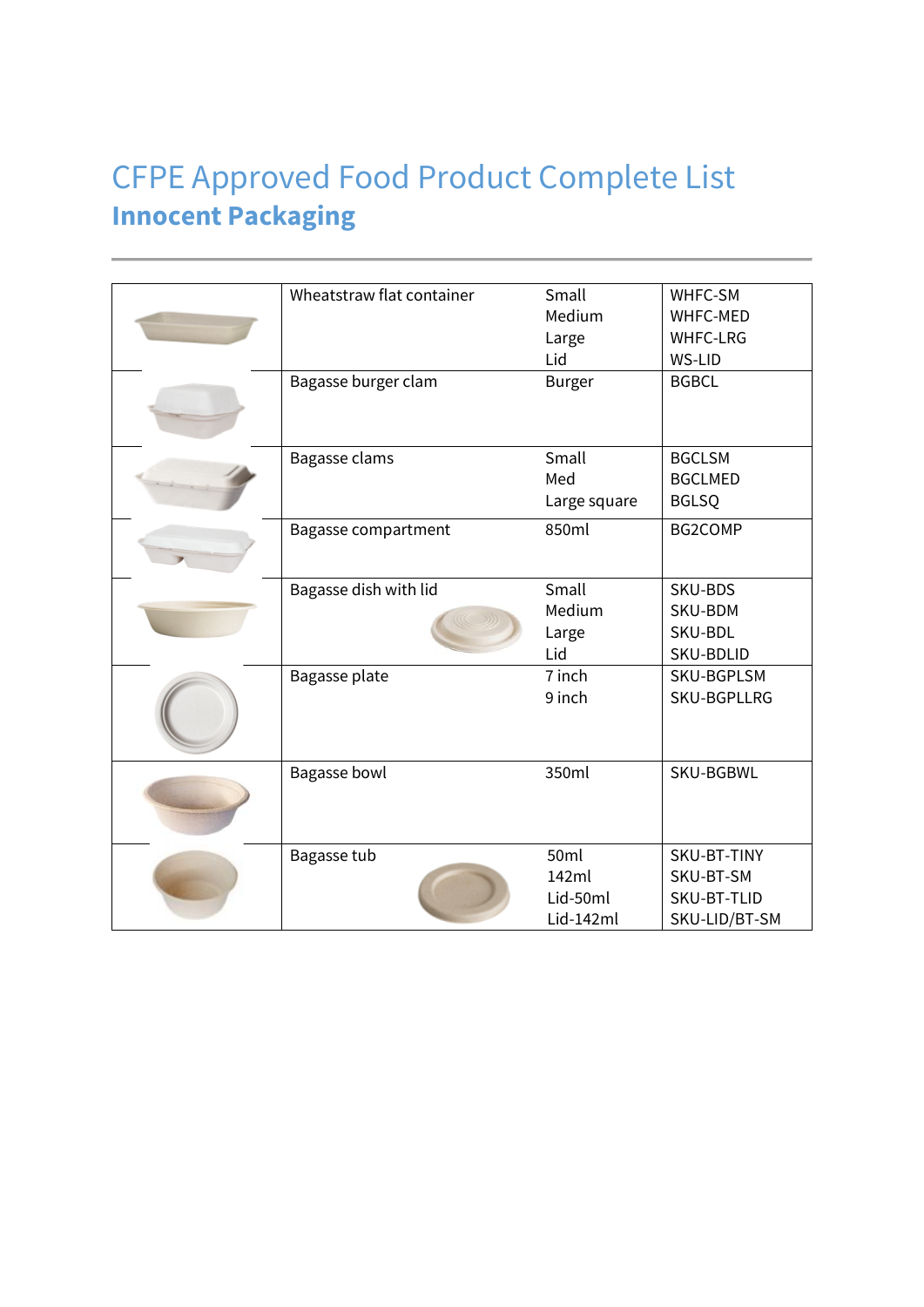### CFPE Approved Food Product Complete List **BioPak**

| Round Plate               | $(6$ inch $)$     | <b>B-PL-06</b>     |
|---------------------------|-------------------|--------------------|
| (White)                   | $(7$ inch)        | <b>B-PL-07</b>     |
|                           | $(9$ inch)        | <b>B-PL-09</b>     |
|                           | $(10$ inch)       | <b>B-PL-10</b>     |
| 3 Compartment Round Plate | $(9$ inch)        | <b>B-PL-93</b>     |
| (White)                   | $(10$ inch)       | $B-PL-11$          |
|                           |                   |                    |
|                           |                   |                    |
| <b>Oval Plate</b>         | (10.25x7.75 inch) | B-PL-16-1          |
| (White)                   | $(12.5x10$ inch)  | B-PL-16-2          |
|                           |                   |                    |
| <b>Bowls</b>              | (12 oz)           | $B-BL-12$          |
| (White)                   | (16 oz)           | $B-BL-16$          |
|                           |                   |                    |
| Round tub                 | 60ml              | <b>B-SC-60</b>     |
|                           |                   |                    |
| Bowls with Lid            | (800ml / 24 oz)   | $B-BL-24$          |
| (White / Natural)         | (940ml / 32 oz)   | <b>B-BL-32</b>     |
|                           | (1180ml/40 oz)    | <b>B-BL-40</b>     |
|                           | (1420ml / 48oz)   | <b>B-BL-48</b>     |
|                           | Lid (fits all)    | <b>B-BLL</b>       |
| Square Tub with Lid       | (280 ml)          | <b>B-SLB-280</b>   |
| (White / Natural)         | (480 ml)          | <b>B-SLB-480</b>   |
|                           | (630 ml)          | <b>B-SLB-630</b>   |
|                           | Lid (fits all)    | <b>B-SLBL</b>      |
| Tray                      | (750 ml)          | <b>B-LB-750T</b>   |
| (Natural)                 | (1000 ml)         | <b>B-LB-1000T</b>  |
|                           |                   |                    |
| Tray with Lid             | (750 ml)          | <b>B-LB-750</b>    |
| (White / Natural)         | (1000 ml)         | B-LB-1000          |
|                           |                   | <b>B-LBL</b>       |
|                           | Lid (fits both)   |                    |
| Sushi tray                | Small             | <b>B-ST-SMALL</b>  |
|                           | Medium            | <b>B-ST-MEDIUM</b> |
|                           | Large             | <b>B-ST-LARGE</b>  |
|                           | Long              | <b>B-ST-LONG</b>   |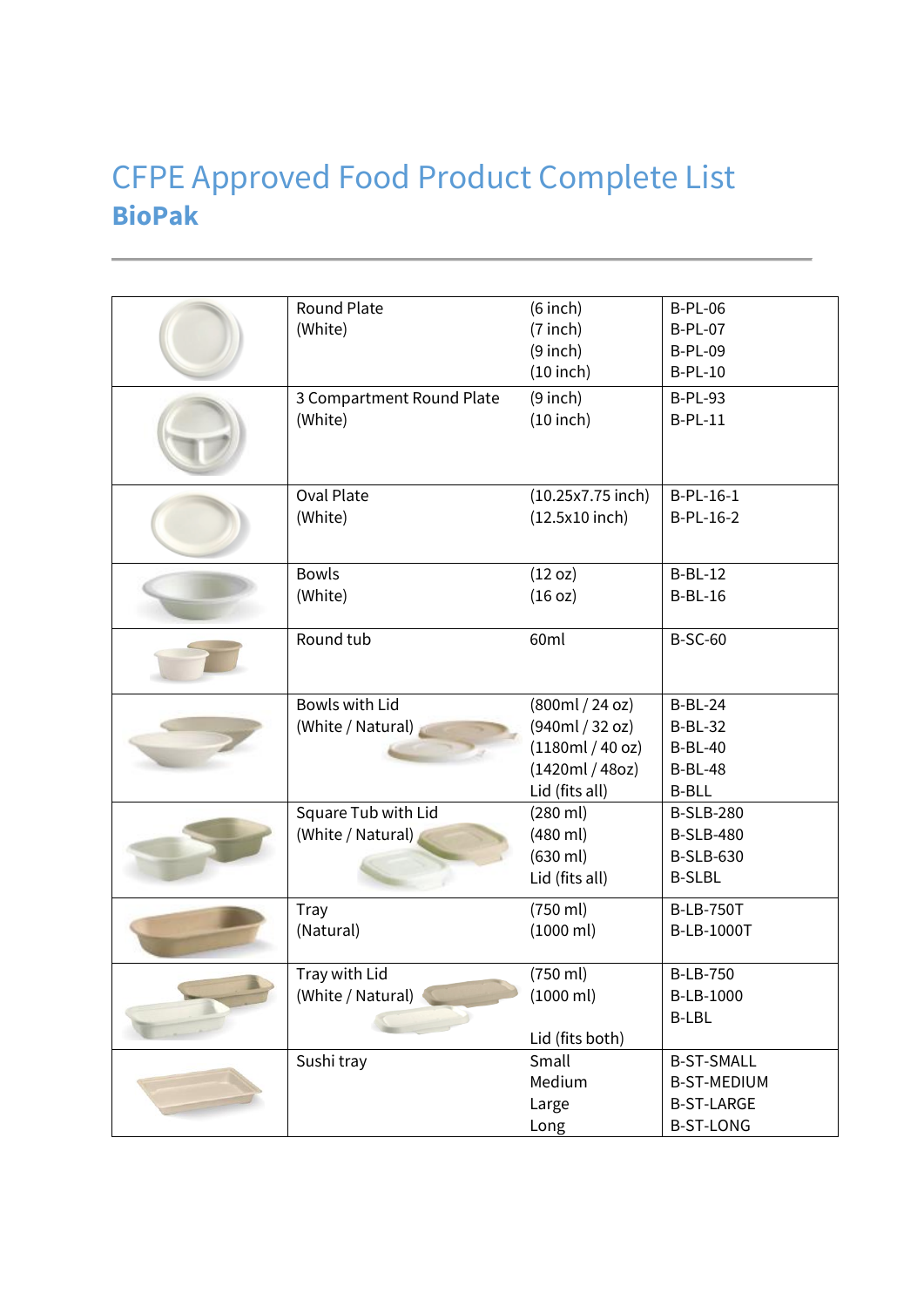| Compartment trays       | 2 compartment        | B-LB-2C                   |
|-------------------------|----------------------|---------------------------|
|                         | 3 compartment        | B-LB-3C                   |
|                         | 4 compartment        | B-LB-4C                   |
|                         | 2 & 3 comp lid       | <b>B-LBL-2/3C</b>         |
|                         | 4 comp lid           | B-LBL-4C                  |
| Large Compartment trays | 3 compartment        | B-LB-3C-LARGE             |
|                         | 4 compartment        | B-LB-4C-LARGE             |
|                         | 5 compartment        | B-LB-5C-LARGE             |
|                         | Lid                  | B-LBL-3/4/5C-LARGE        |
|                         |                      |                           |
| 5 Compartment Tray      | 260x209x25mm         | $B-TL-15$                 |
| (White)                 | 320x215x25mm         | $B-TL-16$                 |
|                         |                      |                           |
| Clamshell               | 6x6x3 inch)          | <b>B-HL-66</b>            |
|                         | 7.5x5x1.9 inch       | <b>B-HL-75</b>            |
|                         | 9x6x3 inch           | <b>B-HL-96</b>            |
|                         | 7.8x8x3 inch         | B-DHL-81                  |
|                         | 9x9x3 inch           | <b>B-HL-91</b>            |
| 2 Compartment Clamshell | 9x6x3 inch           | B-HL-96-2                 |
| (White)                 | 11.6x6x3 inch        | B-HL-1156-2               |
|                         |                      |                           |
|                         |                      |                           |
| 3 Compartment Clamshell | 7.8x8x3 inch         | B-DHL-83                  |
| (White)                 | 9x9x3 inch           | <b>B-HL-93</b>            |
|                         |                      |                           |
|                         |                      |                           |
| Pizza Slice Clamshell   | 9 inch diameter      | <b>B-HLP-N</b>            |
| (Natural)               |                      |                           |
|                         |                      |                           |
| Chip Box                |                      | <b>BB-CHIP BOX</b>        |
|                         | 70x45x90 mm          |                           |
|                         |                      |                           |
| <b>Burger Box</b>       | 105x105x85mm         | <b>BB-BURGER BOX</b>      |
|                         |                      |                           |
|                         |                      |                           |
|                         |                      |                           |
| <b>Bioboard Box</b>     | 178x160x80mm         | <b>BB-DINNER BOX</b>      |
|                         | 290x170x85mm         | <b>BB-FAMILY BOX</b>      |
|                         | Regular 175x90x84 mm | <b>BB-SNACK BOX</b>       |
| Large                   | 204x109x84 mm        | <b>BB-SNACK BOX LARGE</b> |
|                         |                      |                           |
| <b>Tray</b>             | 131x91x50 mm         | BB-TRAY1                  |
|                         | 178x178x45 mm        | BB-TRAY2                  |
|                         | 180x134x45 mm        | BB-TRAY3                  |
|                         | 228x152x45 mm        | BB-TRAY4                  |
|                         | 255x179x58mm         | BB-TRAY5                  |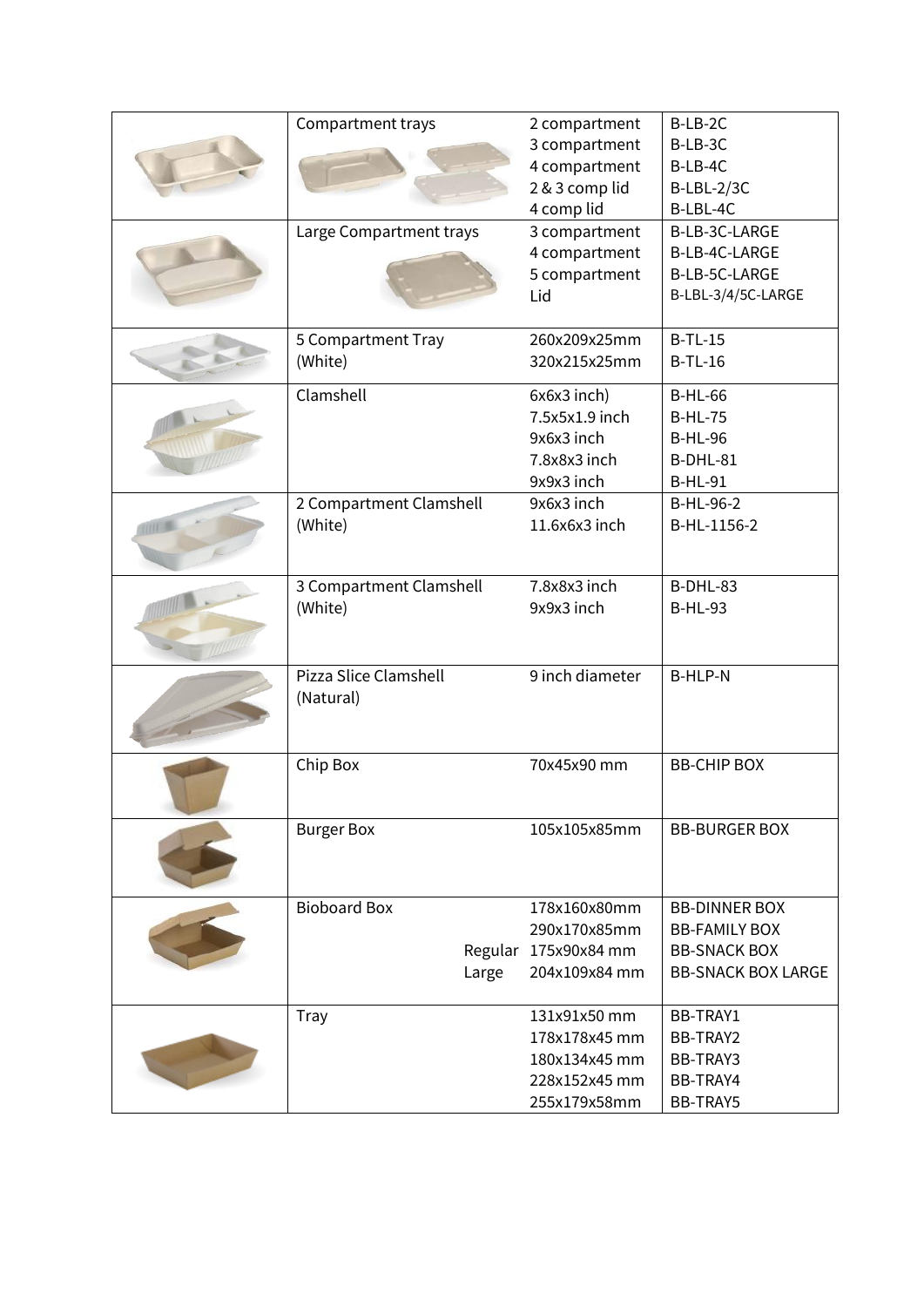### CFPE Approved Food Product Complete List **Detpak**

| Snack Box         | Regular<br>Large                                                                                                    | M274S0010<br>M275S0010                                        |
|-------------------|---------------------------------------------------------------------------------------------------------------------|---------------------------------------------------------------|
| <b>Dinner Box</b> | Regular<br>Family                                                                                                   | M420S0010<br>M304S0010                                        |
| <b>Burger Box</b> | Regular<br>Extra Large                                                                                              | M458S0010<br>M705S0010                                        |
| Hot Dog Box       |                                                                                                                     | M479S0010                                                     |
| Food Tray         | #1: 131 x 91 x 50mm<br>#2: 178 x 178 x 45mm<br>#3: 180 x 134 x 45mm<br>#4: 228 x 152 x 45mm<br>#5: 255 x 179 x 58mm | M393S0010<br>M384S0010<br>M279S0010<br>M437S0010<br>M467S0010 |
| Chip Cup          |                                                                                                                     | M429S0010                                                     |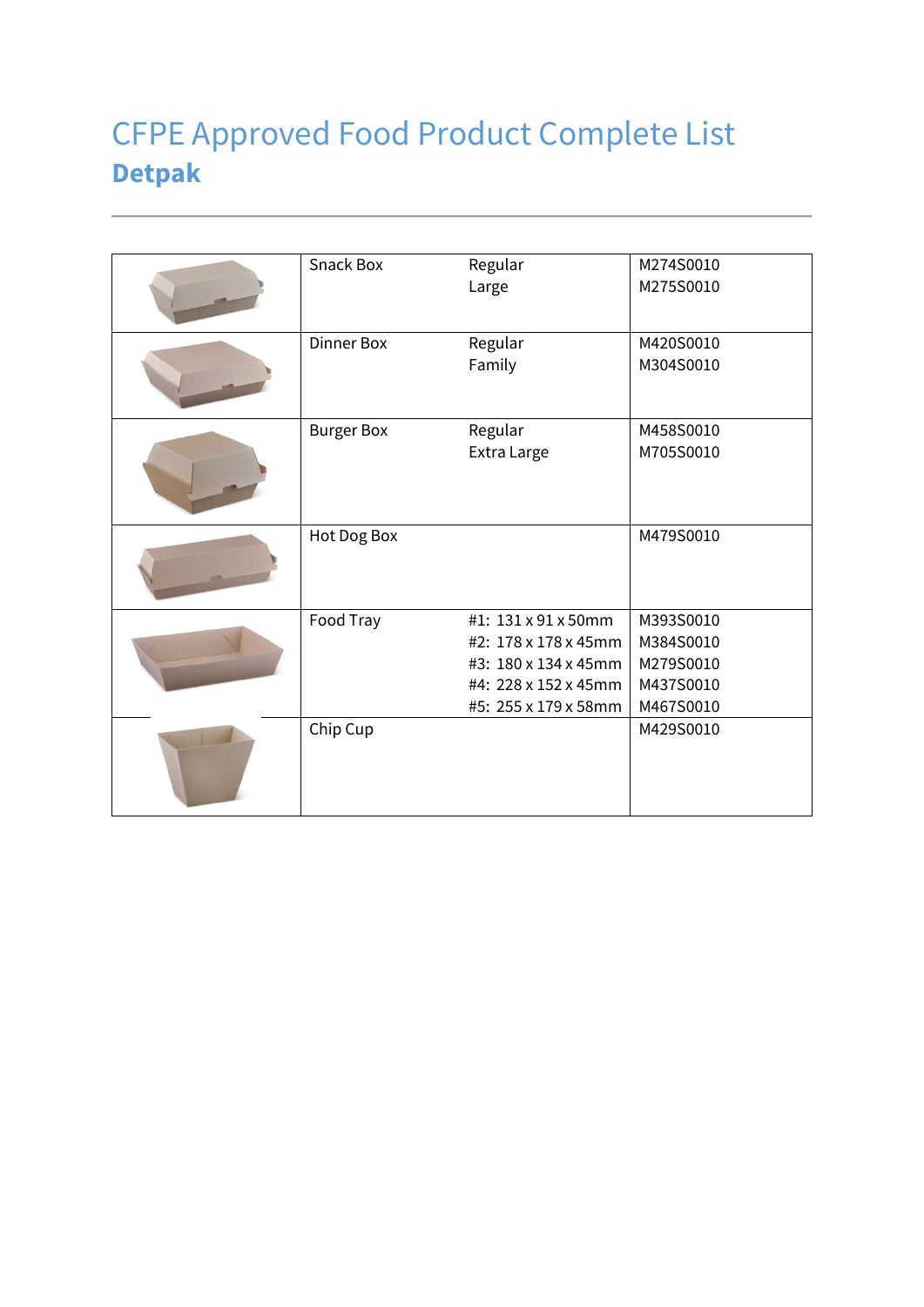### CFPE Approved Food Product Complete List **Glopac NZ**

|                           | Single wall white cup | 40z              | GSHSW04Z00RW  |
|---------------------------|-----------------------|------------------|---------------|
|                           |                       |                  |               |
|                           |                       | 6oz 80R          | GSHSW06Z80RW  |
| $\infty$                  |                       | 807 80R          | GSHSW08Z80RW  |
| GLOPAC.CO.NZ              |                       | 8oz 90R          | GSHSW08Z90RW  |
|                           |                       | 10oz 90R         | GSHSW10Z90RW  |
|                           |                       | 12oz90R          | GSHSW12Z90RW  |
|                           |                       | 1607 90R         | GSHSW16Z90RW  |
| *refer to image below for |                       |                  |               |
| print requirement         |                       |                  |               |
|                           | Pulp paper lids       | 80 <sub>mm</sub> | GSLPUHC80RWJA |
|                           |                       | 90 <sub>mm</sub> | GSLPUHC90RWJA |
|                           |                       |                  |               |

*\*Print design requirement:*